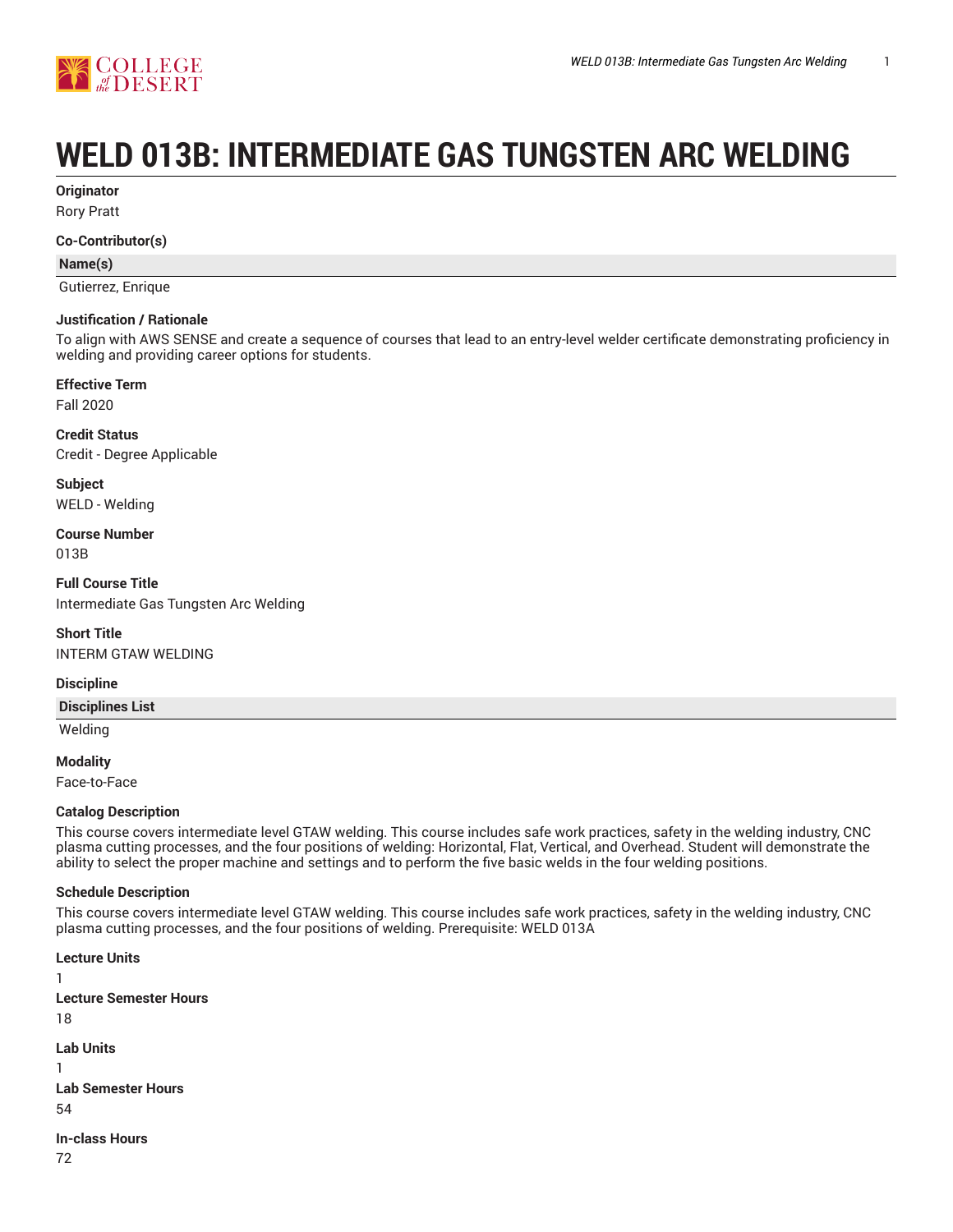

**Out-of-class Hours** 36 **Total Course Units**

2 **Total Semester Hours** 108

**Prerequisite Course(s)** WELD 013A

# **Required Text and Other Instructional Materials**

**Resource Type** Book

**Author**

Jeffus, Larry

**Title** Welding: Principles and Applications

**Edition** 8th

**Publisher** Cengage Learning

**Year** 2016

**College Level** Yes

**Flesch-Kincaid Level** 12

**ISBN #** 978-1305494695

**Class Size Maximum**

25

## **Entrance Skills**

Student will accurately measure, cut, and fit metal to prepare it for GTAW welding. Student will demonstrate proper welding techniques using GTAW equipment in the flat and horizontal positions.

## **Requisite Course Objectives**

WELD 013A-Describe the gas tungsten arc welding process and list the other terms used to describe it.

WELD 013A-Explain what makes tungsten a good electrode.

WELD 013A-Tell how tungsten erosion can be limited.

WELD 013A-Tell how to shape the end of the tungsten electrode and how to clean it.

WELD 013A-Discuss how the various types of tungsten electrodes are used.

WELD 013A-Demonstrate how to grind a point on a tungsten electrode using an electric grinder.

WELD 013A-Demonstrate how to remove a contaminated tungsten end.

WELD 013A-Demonstrate how to melt the end of the tungsten electrode into the desired shape.

WELD 013A-Discuss how to choose the appropriate nozzle for the job.

WELD 013A-Tell what procedures must be followed to get an accurate reading on a flowmeter.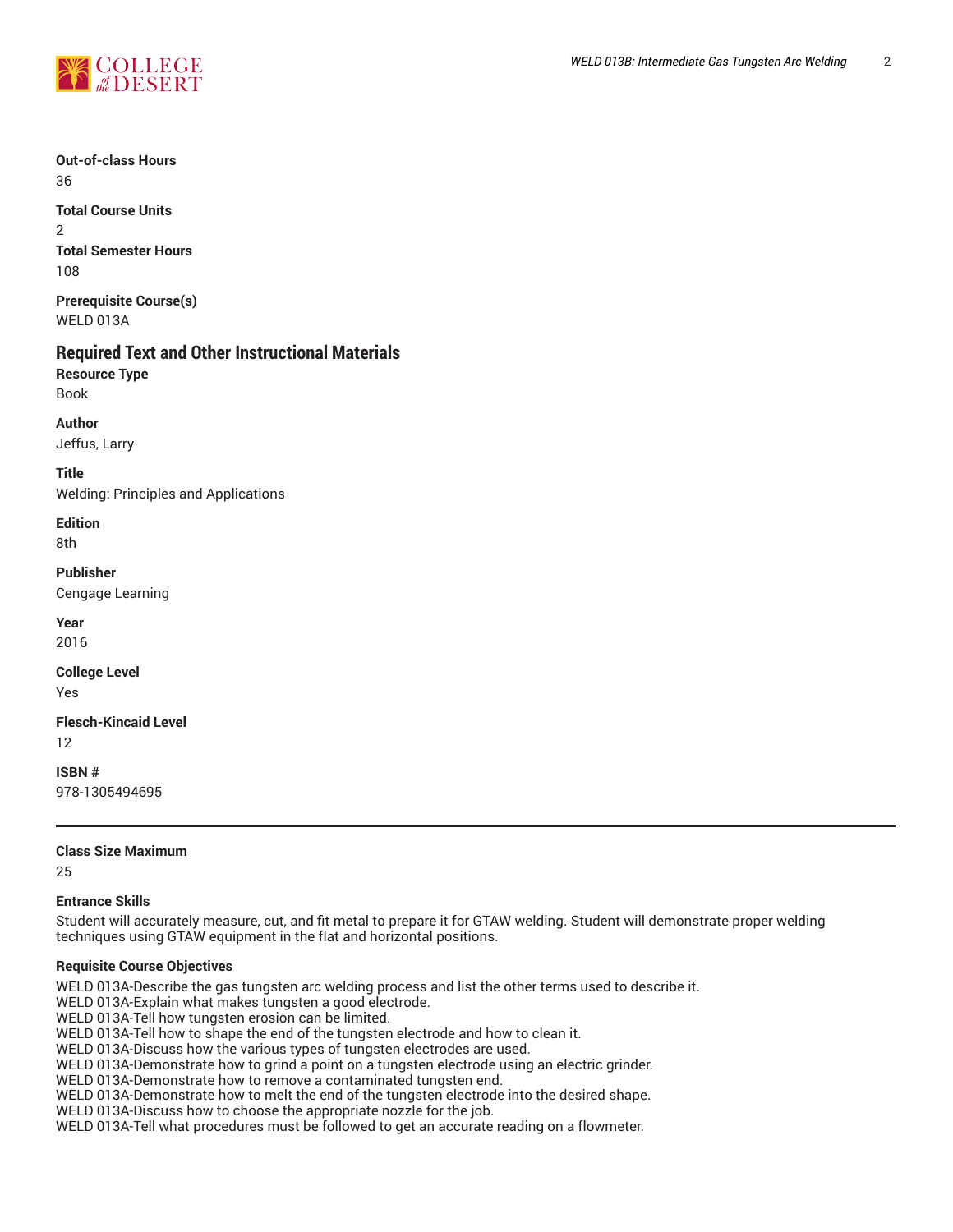

#### **Course Content**

Classroom introduction of the following:

- Setup of GTAW welding machine
- Proper tungsten preparation
- Proper filler material
- Stringer beads
- Weave beads
- Multi-pass welds
- Joint preparation
- Setup of GMAW welding machine
- Safe working practices using cutting and welding tools
- Safe use cut-off saw
- Safe use of grinder for grinding and cutting
- Plasma cutting
- Oxy/acetylene cutting

#### **Lab Content**

Lab demonstration and practice of the following:

- Butt welds in the vertical position
- Lap welds in the vertical position
- Outside corner welds in the vertical position
- T welds in the vertical position
- Edge welds in the vertical position

#### **Course Objectives**

| <b>Objectives</b>                                                                                                                                               |
|-----------------------------------------------------------------------------------------------------------------------------------------------------------------|
| Demonstrate how a welding joint in pipe is prepared for welding, apply a hot pass. and further weld the full sequence<br>of welds including root, fill and cap. |
| Analyze the four most common root defects and determine the cause of each defect.                                                                               |
| Compare the advantages and disadvantages of mechanical or destructive and nondestructive testing and determine<br>why and when welds are tested.                |
| Evaluate a weld according to a given standard or code.                                                                                                          |
| Using the proper filler metal prefixes and interpreting the standard filler metal numbering system, plan how and when<br>to use each type of filler metal.      |
| Analyze the effects alloys and heat have on ferrous and other metals.                                                                                           |
|                                                                                                                                                                 |

#### **Student Learning Outcomes**

|           | Upon satisfactory completion of this course, students will be able to:                                                                              |
|-----------|-----------------------------------------------------------------------------------------------------------------------------------------------------|
| Outcome 1 | Demonstrate proper welding techniques using GTAW welding equipment in the vertical position including multiple<br>passes used in pipe welding.      |
| Outcome 2 | Demonstrate fabrication techniques including measuring, bending, cutting, and proper cleaning and other preparation<br>techniques for GTAW welding. |

#### **Methods of Instruction**

| <b>Method</b>                            | Please provide a description or examples of how each instructional<br>method will be used in this course.                                                                                                                                                                           |
|------------------------------------------|-------------------------------------------------------------------------------------------------------------------------------------------------------------------------------------------------------------------------------------------------------------------------------------|
| <b>Skilled Practice at a Workstation</b> | Students are given assigned projects with accompanying technical<br>drawings. The instructor assists students with symbols and other<br>questions on the technical drawings. Students are expected to cut and<br>prepare metal and to provide a good fit-up prior to final welding. |
| Self-exploration                         | Students are expected to read assigned chapters, answer chapter review<br>questions, and be prepared for mid-term and final exams.                                                                                                                                                  |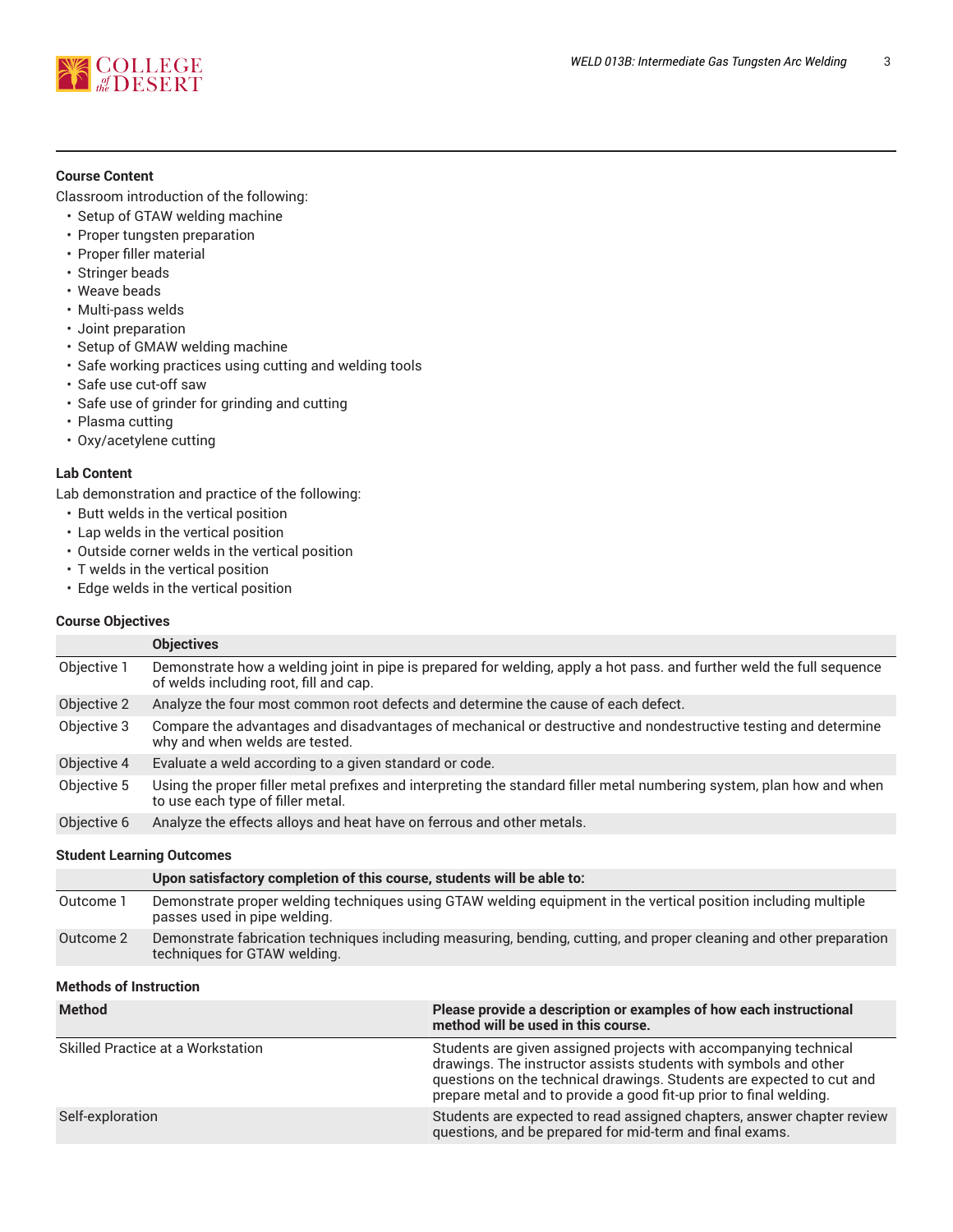

| Lecture           | The instructor uses Google Slides to provide direct instruction at the<br>beginning of the scheduled class.            |
|-------------------|------------------------------------------------------------------------------------------------------------------------|
| <b>Discussion</b> | During direct discussion, students are asked questions and discussion is<br>encouraged including real-world scenarios. |

#### **Methods of Evaluation**

| <b>Method</b>                                    | Please provide a description or examples of how<br>each evaluation method will be used in this course.                                              | <b>Type of Assignment</b> |
|--------------------------------------------------|-----------------------------------------------------------------------------------------------------------------------------------------------------|---------------------------|
| Written homework                                 | Chapter reviews will be assessed by the instructor.                                                                                                 | Out of Class Only         |
| Laboratory projects                              | Student work samples are self-assessed and then<br>are assessed by the instructor.                                                                  | In Class Only             |
| Presentations/student demonstration observations | Skill demonstration - lab work. Students will be<br>assigned a series of shop projects to be completed<br>in the shop.                              | In Class Only             |
| Mid-term and final evaluations                   | Both mid-term and final are in multiple choice<br>format                                                                                            | In Class Only             |
| Student participation/contribution               | Welding reflection packet and instructor evaluation.<br>Students are expected to display good work habits,<br>punctuality, and clean-up procedures. | In Class Only             |
| Other                                            | Participation                                                                                                                                       | In Class Only             |

#### **Assignments**

#### **Other In-class Assignments**

- 1. Class discussion
- 2. Group interaction and presentation
- 3. Display proper work habits in shop
- 4. Display soft skills

#### **Other Out-of-class Assignments**

- 1. Reading assignments.
- 2. Chapter review questions.
- 3. Students are encouraged to find opportunities outside of class time to research PPE and to practice welding to increase proficiency.

#### **Grade Methods**

Letter Grade Only

# **MIS Course Data**

#### **CIP Code**

48.0508 - Welding Technology/Welder.

**TOP Code** 095650 - Welding Technology

**SAM Code** C - Clearly Occupational

**Basic Skills Status** Not Basic Skills

**Prior College Level** Not applicable

**Cooperative Work Experience** Not a Coop Course